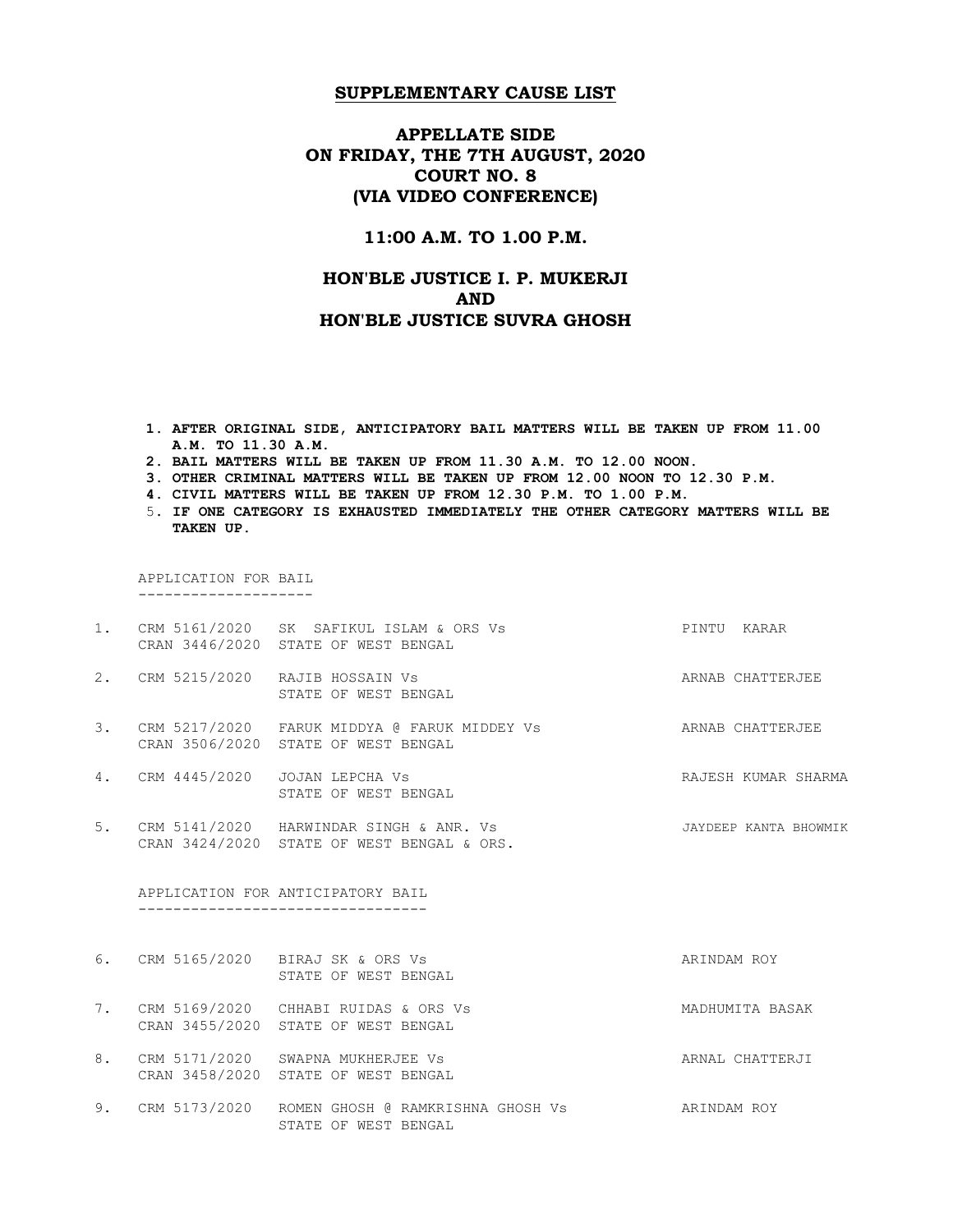|                               | 10. CRM 5175/2020   ROMEN GHOSH @ RAMKRISHNA GHOSH Vs<br>STATE OF WEST BENGAL                       | ARINDAM ROY             |
|-------------------------------|-----------------------------------------------------------------------------------------------------|-------------------------|
| 11. CRM 5183/2020 MD ASLAM Vs | STATE OF WEST BENGAL                                                                                | ABHISHEK DUTT           |
|                               | 12. CRM 5185/2020 LIYAKAT ALI KHAN & ORS Vs<br>CRAN 3470/2020 STATE OF WEST BENGAL                  | SARYATI DUTTA           |
|                               | 13. CRM 5187/2020 RAM GOBINDA MUKHERJEE Vs<br>CRAN 3475/2020 STATE OF WEST BENGAL                   | MUJIBAR ALI NASKAR      |
|                               | 14. CRM 5191/2020 ANIMESH BISWAS Vs<br>CRAN 3477/2020 STATE OF WEST BENGAL                          | DEBARSHI BRAHMA         |
|                               | 15. CRM 5193/2020 ANUKUL JANA Vs<br>CRAN 3478/2020 STATE OF WEST BENGAL                             | MUJIBAR ALI NASKAR      |
|                               | 16. CRM 5195/2020 MD AHASAN HABIB Vs<br>CRAN 3479/2020 STATE OF WEST BENGAL                         | SAIBAL KRISHNA DASGUPTA |
|                               | 17. CRM 5201/2020 RANGMALA BISWAS MONDAL & ORS Vs KARABI ROY<br>CRAN 3486/2020 STATE OF WEST BENGAL |                         |
|                               | 18. CRM 5203/2020 RAHUL HAZRA & ANR Vs<br>STATE OF WEST BENGAL                                      | ARINDAM ROY             |
|                               | 19. CRM 5205/2020 BIRAJ SK & ORS Vs<br>STATE OF WEST BENGAL                                         | ARINDAM ROY             |
|                               | 20. CRM 5207/2020 SUDIPTA MONDAL & ANR Vs<br>CRAN 3493/2020 STATE OF WEST BENGAL                    | SOUMYAJIT CHATTERJEE    |
|                               | 21. CRM 5209/2020 DIPANKAR GHOSAL & ANR Vs<br>CRAN 3498/2020 STATE OF WEST BENGAL                   | MRITYUNJOY CHATTERJEE   |
|                               | 22. CRM 5211/2020 UTTAM MONDAL & ORS Vs<br>CRAN 3500/2020 STATE OF WEST BENGAL                      | SURAJIT BASU            |
|                               | 23. CRM 5213/2020 RAKESH BHALOTIA Vs<br>CRAN 3502/2020 STATE OF WEST BENGAL                         | PRIYANKA BASU MALLICK   |
|                               | 24. CRM 5223/2020 SAKIR SK @ SAKIRUL SK Vs<br>CRAN 3512/2020 STATE OF WEST BENGAL                   | ANISUR RAHAMAN          |
|                               | 25. CRM 5199/2020 RAHUL HAZRA & ANR Vs<br>STATE OF WEST BENGAL                                      | ARINDAM ROY             |
|                               | 26. CRM 4231/2020 ANIRBAN CHATTOPADHYAY Vs<br>CRAN 2422/2020 STATE OF WEST BENGAL                   | ARUNABHA DEB            |
|                               | 27. CRM 5121/2020 GOPAL CHANDRA ROY Vs<br>STATE OF WEST BENGAL                                      | ANIRBAN BANERJEE        |
|                               | 28. CRM 5127/2020 BIKASH DEBNATH Vs<br>CRAN 3413/2020 STATE OF WEST BENGAL & ORS.                   | ARIJIT GHOSH            |
|                               | 29. CRM 5129/2020 PRADEEP @ PRADIP DEBNATH Vs<br>STATE OF WEST BENGAL & ORS.                        | JEENIA RUDRA            |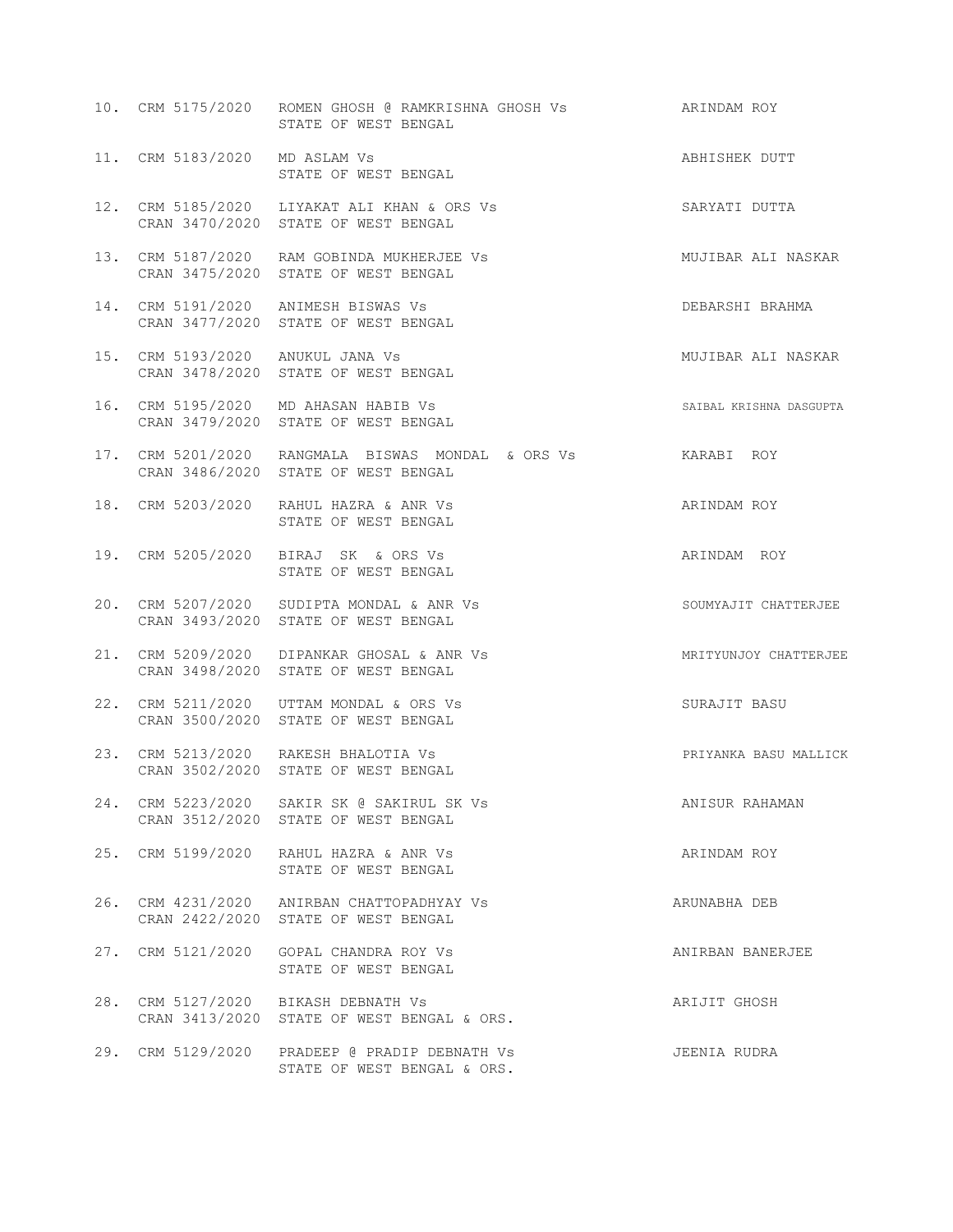#### CANCELLATION OF BAIL --------------------

- 30. CRM 4893/2020 STATE OF WEST BENGAL Vs ANWAR HOSSAIN CRAN 3291/2020 BISWAJIT GOPE
- 31. CRM 5089/2020 SABNAM ARA Vs PUJA GOSWAMI CRAN 3359/2020 STATE OF WEST BENGAL & ORS

#### BAIL IN CONNECTION WITH APPEAL ------------------------------

32. CRA 425/2019 RAKESH KUMAR SINGH Vs SAIBAL K DASGUPTA CRAN 3760/2019 STATE OF WEST BENGAL

#### HABEAS CORPUS

-------------

33.WP 5763W/2020 KAUSHIK ADHIKARY IN RE UTP 3703/WO & 3704/WO Vs

# APPLICATION

-----------

- 34. MAT 483/2020 M/S ISPAT DAMODAR PVT. LTD& ANR Vs BARUN CHATTERJEE CAN 4110/2020 STATE OF WEST BENGAL& ORS CAN 4131/2020 CAN 4132/2020
- 35. FMAT 343/2020 NILLESH PARREKH Vs Sandbook and the MEGHAJIT MUKHERJEE CAN 2961/2020 ASSISTANT DIRECTOR ENFORCEMENT DIRECTORATE KOLKATA & ORS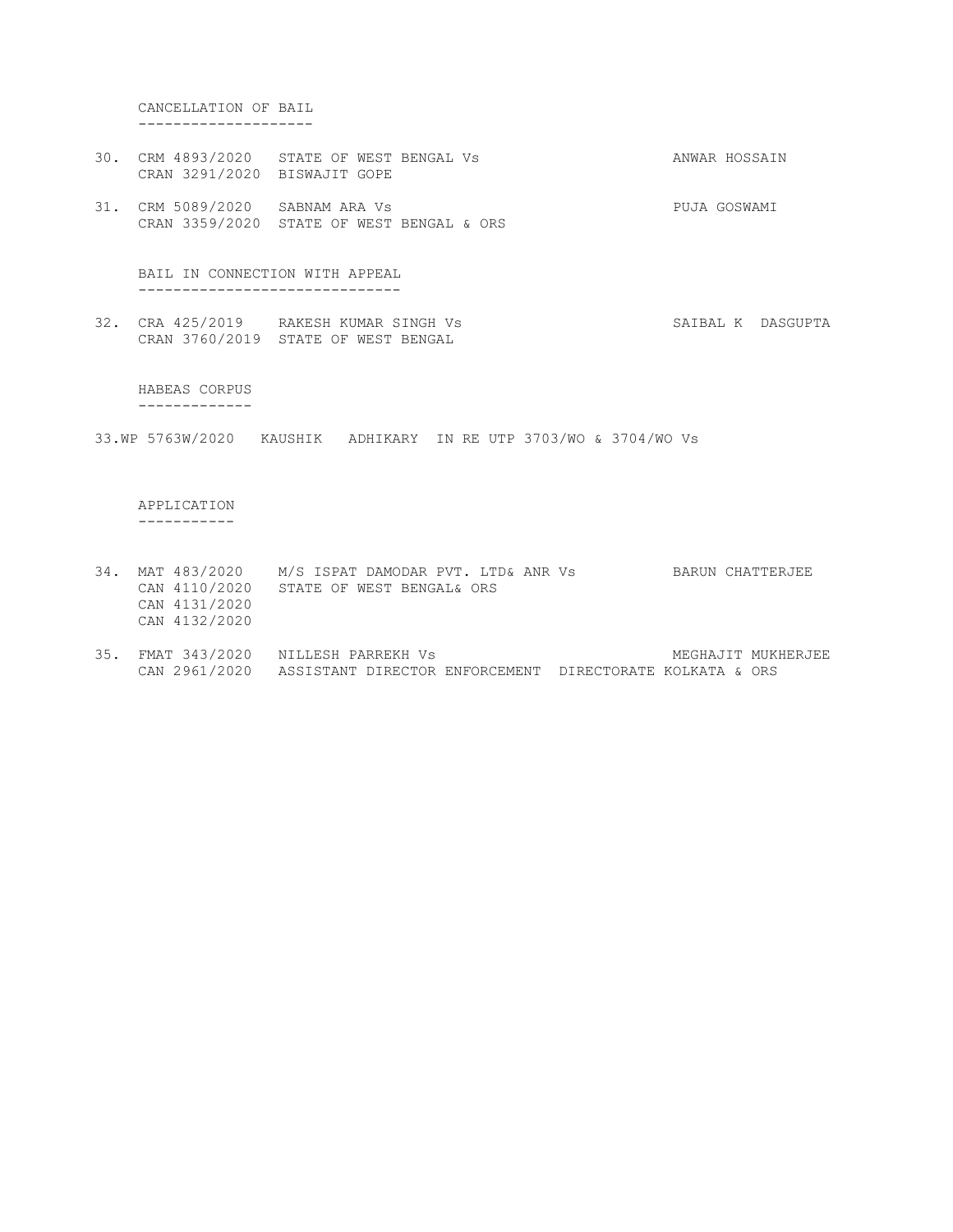# ORIGINAL SIDE ON FRIDAY, THE 07TH AUGUST, 2020 (VIA VIDEO CONFERENCE) COURT NO. 8

## 2:00 P.M. TO 3:30 P.M.

### HON'BLE JUSTICE I. P. MUKERJI

NOTE: MATTERS WILL BE TAKEN UP THROUGH PHYSICAL HEARING ONLY WHEN BOTH THE PARTIES HAVE CONSENTED TO.

NOTE : ON 07/08/2020 SUPPLEMENTARY LIST WILL BE TAKEN UP FIRST.

 NEW CHAMBER APPLICATIONS ------------------------

1. EC 119/2019 TATA MOTORS FINANCE SOLUTIONS LIMITED Vs SINHA & CO. ROADWINGS INTERNATIONAL PVT. LTD. & ANR.

DEEPAK KR. SINGH(J/D)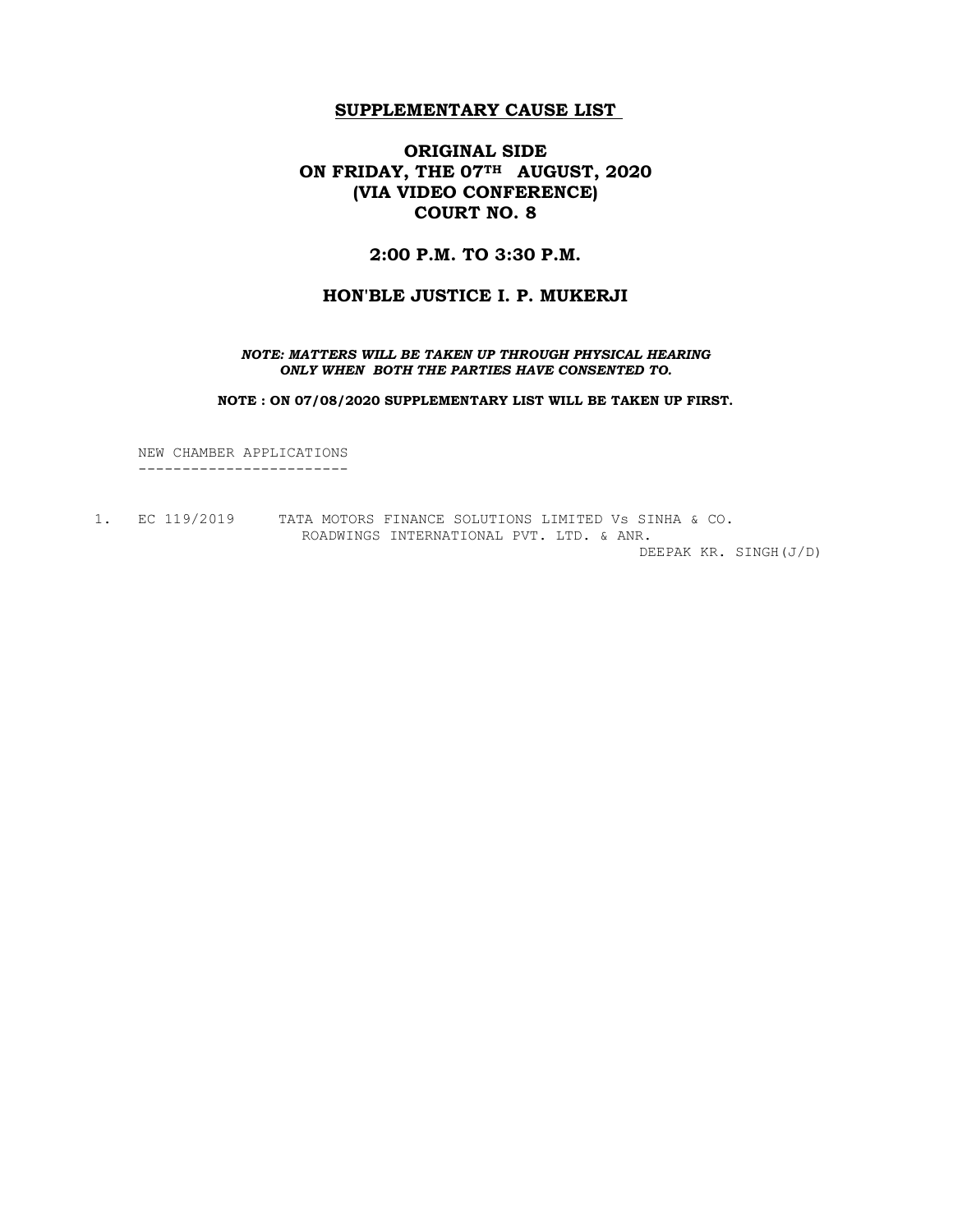# APPELLATE SIDE ON FRIDAY, THE 7TH AUGUST, 2020 COURT NO. 8 (VIA VIDEO CONFERENCE)

## 2:00 P.M. TO 3.30 P.M.

## HON'BLE JUSTICE I. P. MUKERJI

### BEFORE APPELLATE SIDE, ORIGINAL SIDE MATTERS WILL BE TAKEN UP

NOTE: MATTERS WILL BE TAKEN UP THROUGH PHYSICAL HEARING ONLY WHEN BOTH THE PARTIES HAVE CONSENTED TO.

#### CRIMINAL REVISION

-----------------

| 1.  |                                | CRR 1093/2020 PINKU KUMAR MANDAL Vs<br>CRAN 3437/2020 SANGITA MANDAL NEE SARKAR                                        | SANANDA GANGULI     |
|-----|--------------------------------|------------------------------------------------------------------------------------------------------------------------|---------------------|
| 2.  |                                | CRR 1055/2020 ASHOK KUMAR SINGH Vs<br>CRAN 2763/2020 STATE OF WEST BENGAL & ANR                                        | RAMESH DHARA        |
| 3.  | CRR 1081/2020 ANNU DAS Vs      | CRAN 3340/2020 STATE OF WEST BENGAL & ORS.                                                                             | AKSHDEEP MUKHERJEE  |
|     | MOTION<br>-------              |                                                                                                                        |                     |
| 4.  |                                | WP 16833W/2019 M/S. KULTALI FOOD MARKETING P. LTD. & ANR. Vs NIBEDITA PAL<br>CAN 4104/2020 STATE OF WEST BENGAL & ORS. |                     |
| 5.  | CAN 3340/2020                  | WP 17185W/2019 SURYA ALLOY INDUSTRIES LTD & ANR Vs GAUTAM SHROFF<br>CAN 3338/2020 SOUTH EASTERN RAILWAY & ORS          |                     |
| 6.  |                                | WP 6091W/2020 SUMIT KUMAR SEN Vs<br>CAN 4320/2020 STATE OF WEST BENGAL & ORS                                           | SANJUKTA DUTTA      |
| 7.  | WP 6093W/2020<br>CAN 4327/2020 | DEBU SARKAR Vs<br>STATE OF WEST BENGAL& ORS                                                                            | SUMAN DAS           |
| 8.  |                                | WP 6095W/2020 HAREJA BIBI & ORS Vs<br>CAN 4330/2020 STATE OF WEST BENGAL& ORS                                          | SALONI BHATTACHARYA |
| 9.  | WP 6099W/2020<br>CAN 4345/2020 | SMT SIMA MONDAL & ORS Vs<br>STATE OF WEST BENGAL & ORS                                                                 | INDRANIL HALDER     |
| 10. | WP 6101W/2020<br>CAN 4347/2020 | MD IMTIAZ Vs<br>C.E.S.C LTD & ANR                                                                                      | INDRANIL HALDER     |
| 11. | WP 6103W/2020<br>CAN 4349/2020 | DR SANJAY MAHAWAR Vs<br>STATE OF WEST BENGAL & ORS                                                                     | SHIBAJI KUMAR DAS   |
|     | CAN 4358/2020                  | 12. WP 6105W/2020 TARIKUL SARDAR Vs<br>STATE OF WEST BENGAL & ORS                                                      | ABHISHEK VERMA      |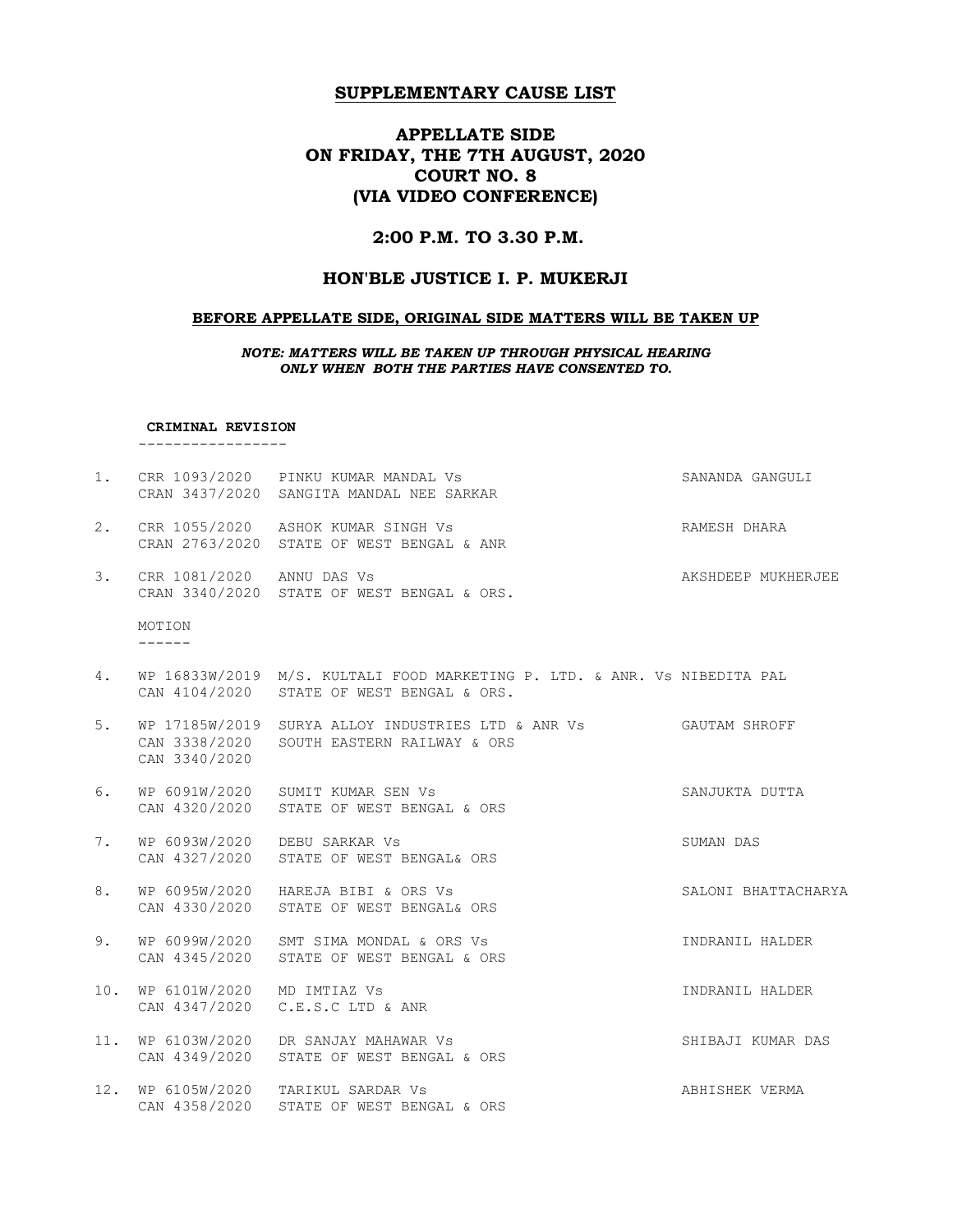|     |                                    | 13. WP 5745W/2020 ARNAB BHATTACHARJEE Vs<br>CAN 3711/2020 BENGAL CHEMICALS & PHARMACEUTICALS LTD & ORS | ANINDITA AUDDY (DAS)     |
|-----|------------------------------------|--------------------------------------------------------------------------------------------------------|--------------------------|
|     | 14. WP 5787W/2020 BAPI DUTTA Vs    | CAN 3781/2020 STATE OF WEST BENGAL & ORS                                                               | TAPAN ROY                |
|     | CAN 3177/2020                      | 15. WP 5477W/2020 ANKIT BANSAL Vs<br>BOARD OF TRUSTEES & ORS                                           | MAYUKH MUKHERJEE         |
|     |                                    | 16. WP 5743W/2020 SUBIR ROY CHOWDHURY Vs<br>CAN 3703/2020 KOLKATA MUNICIPALITY                         | RAKHESWAR DEY SARKAR     |
|     | 17. WP 5753W/2020<br>CAN 3723/2020 | SMRITIKANA NANDI Vs<br>STATE OF WEST BENGAL & ORS                                                      | TATHAGATA MAJUMDAR       |
| 18. | CAN 3625/2020                      | WP 5703W/2020 BABUN MONDAL Vs<br>STATE OF WEST BENGAL & ORS                                            | TARUN JYOTI TEWARI       |
|     | CAN 4127/2020                      | 19. WP 5967W/2020 SMT. NAMITA NAG (MONDAL) Vs<br>STATE OF WEST BENGAL & ORS.                           | HARADHAN MONDAL          |
|     | CAN 4129/2020                      | 20. WP 5969W/2020 SMT. PRIYANKA HALDER Vs<br>STATE OF WEST BENGAL                                      | PRITAM MAJUMDAR          |
|     | CAN 4133/2020                      | 21. WP 5971W/2020 VIJENDRA JAIWAL Vs<br>STATE OF WEST BENGAL & ORS.                                    | AJIT KUMAR MISHRA        |
| 22. | CAN 4138/2020                      | WP 5973W/2020 SOHRAB HOSSAIN Vs<br>STATE OF WEST BENGAL & ORS                                          | TANUJA BASAK             |
|     |                                    | 23. WP 5975W/2020 RANAJIT KUMAR PAILAN Vs<br>CAN 4141/2020 STATE OF WEST BENGAL & ORS                  | ASHOK KUMR JHA           |
| 24. |                                    | WP 5977W/2020 RAMAPADA SINGSARDAR Vs<br>CAN 4145/2020 BHARAT PETROLEUM CORPORATION LIMITED & ORS       | SHASHISH CHATTERJEE      |
| 25. | CAN 4147/2020                      | WP 5979W/2020 KRISHNENDU BARIK & ORS Vs<br>STATE OF WEST BENGAL & ORS                                  | ASHOK KUMAR JHA          |
|     |                                    | 26. WP 5981W/2020 SOMA BANERJEE & ANR Vs<br>CAN 4150/2020 STATE OF WEST BENGAL & ORS                   | KRISHNENDU PAL CHOWDHURY |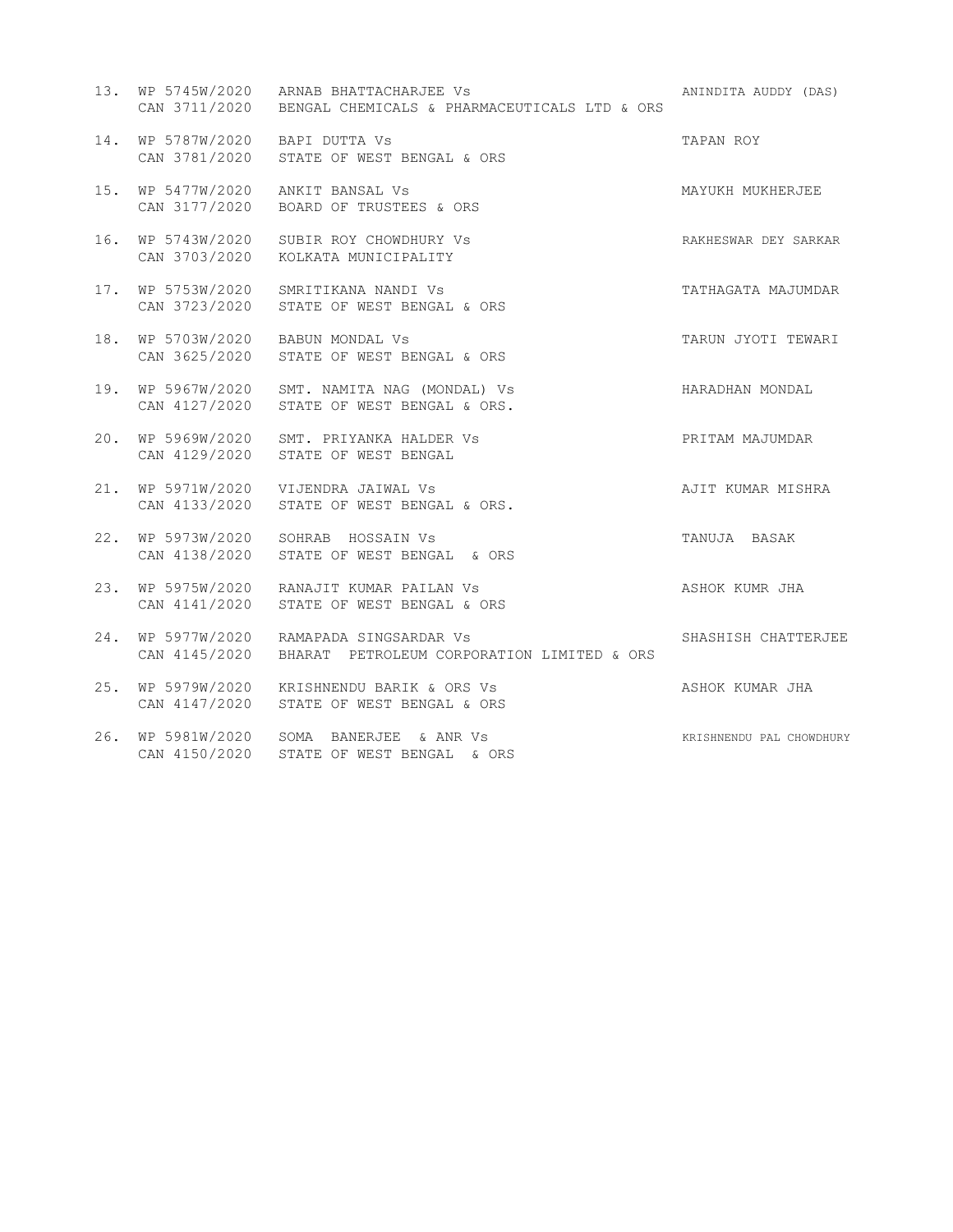# APPELLATE SIDE ON FRIDAY, THE 7TH AUGUST, 2020 COURT NO. 16 (VIA VIDEO CONFERENCE)

### 11:00 A.M. TO 1.00 P.M.

# HON'BLE JUSTICE JOYMALYA BAGCHI AND HON'BLE JUSTICE ABHIJIT GANGOPADHYAY

NOTE: MATTERS WILL BE TAKEN UP THROUGH PHYSICAL HEARING ONLY WHEN BOTH THE PARTIES HAVE CONSENTED TO.

 TO BE MENTIONED ---------------

- 1. CRM 4986/2020 ALAMIN AHAMMED @ ALAMIN AHAMED & ORS Vs SHEKHAR BARMAN STATE OF WEST BENGAL 2. CRAN 3667/2020 JAHANARA MOLLAH & ORS Vs STATE OF WEST BENGAL CRAN 3668/2020 WITH CRM 4521/2020 APPLICATION FOR ANTICIPATORY BAIL --------------------------------- 3. CRM 5182/2020 HASNAHENA BIBI & ORS Vs SARYATI DUTTA CRAN 3468/2020 STATE OF WEST BENGAL 4. CRM 5212/2020 MILON SK. @ MILAN SK Vs ANISUR RAHMAN CRAN 3501/2020 STATE OF WEST BENGAL APPLICATION -----------
- 5. MAT 486/2020 UNION OF INDIA & ORS Vs ARIJIT MAJUMDER CAN 4324/2020 TARAKESWAR PRASAD CAN 4325/2020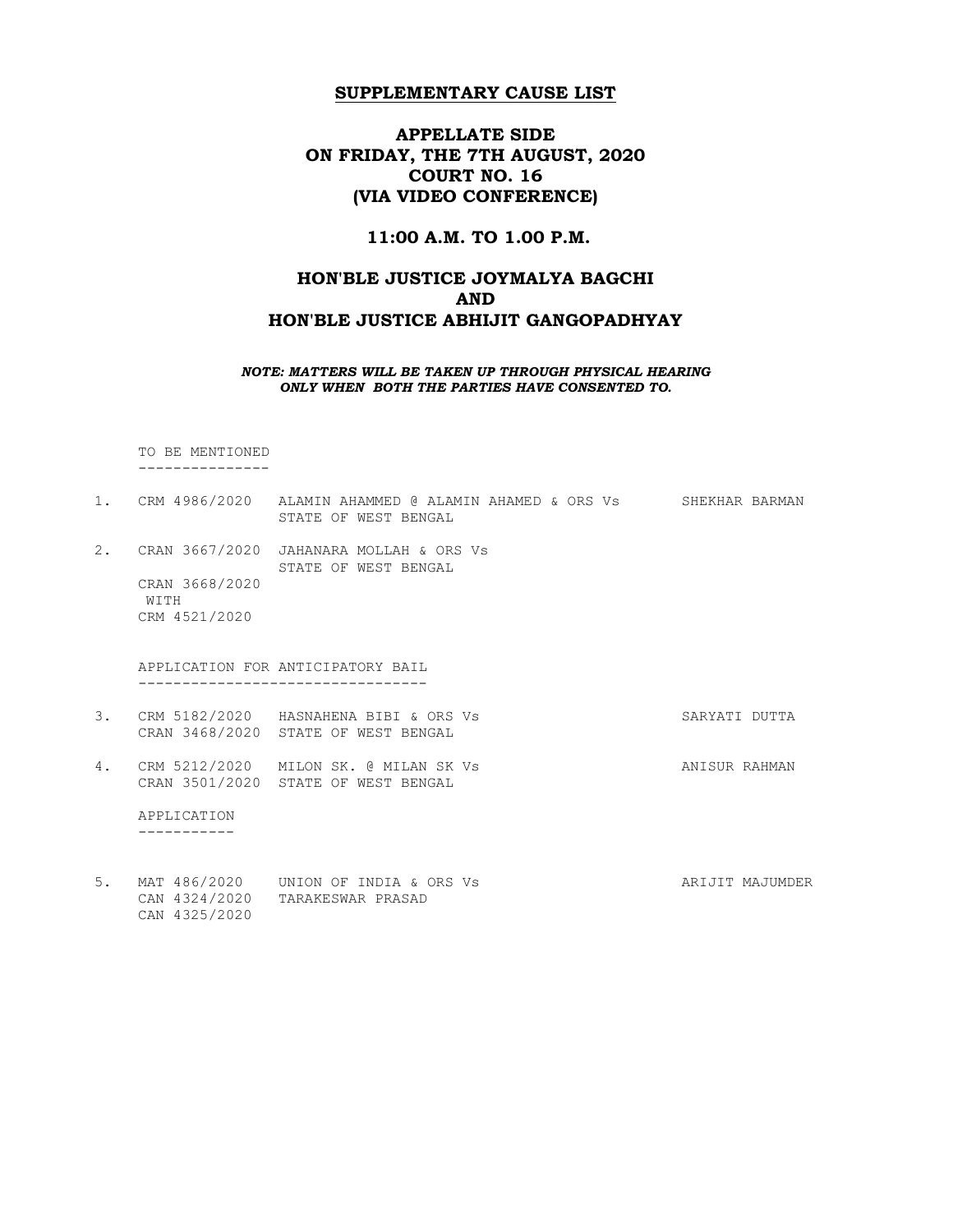# APPELLATE SIDE ON FRIDAY, THE 7TH AUGUST, 2020 COURT NO. 16 (VIA VIDEO CONFERENCE)

## 2:00 P.M. TO 3.30 P.M.

# HON'BLE JUSTICE JOYMALYA BAGCHI

#### NOTE: MATTERS WILL BE TAKEN UP THROUGH PHYSICAL HEARING ONLY WHEN BOTH THE PARTIES HAVE CONSENTED TO.

 MOTION ------

| 1. | WP 5560W/2020<br>CAN 3272/2020 | MA CHANDI DURGA CEMENTS LTD & ANR Vs<br>DAMODAR VALLEY CORPORATION<br>6 ORS | MOUMITA GHOSH      |
|----|--------------------------------|-----------------------------------------------------------------------------|--------------------|
| 2. | WP 5786W/2020<br>CAN 3780/2020 | MAFIJUL ISLAM & ANR Vs<br>STATE OF WEST BENGAL & ORS                        | PINTU KARAR        |
| 3. | WP 5960W/2020                  | SAMIR GHOSH Vs<br>CAN 4120/2020 STATE OF WEST BENGAL & ORS.                 | RAVI RANJAN KUMAR  |
| 4. | WP 6018W/2020<br>CAN 4206/2020 | PASCHIM BANGA VIGYAN MANCHA & ORS Vs<br>STATE OF WEST BENGAL & ORS          | SAKHAWAT KHANDAKAR |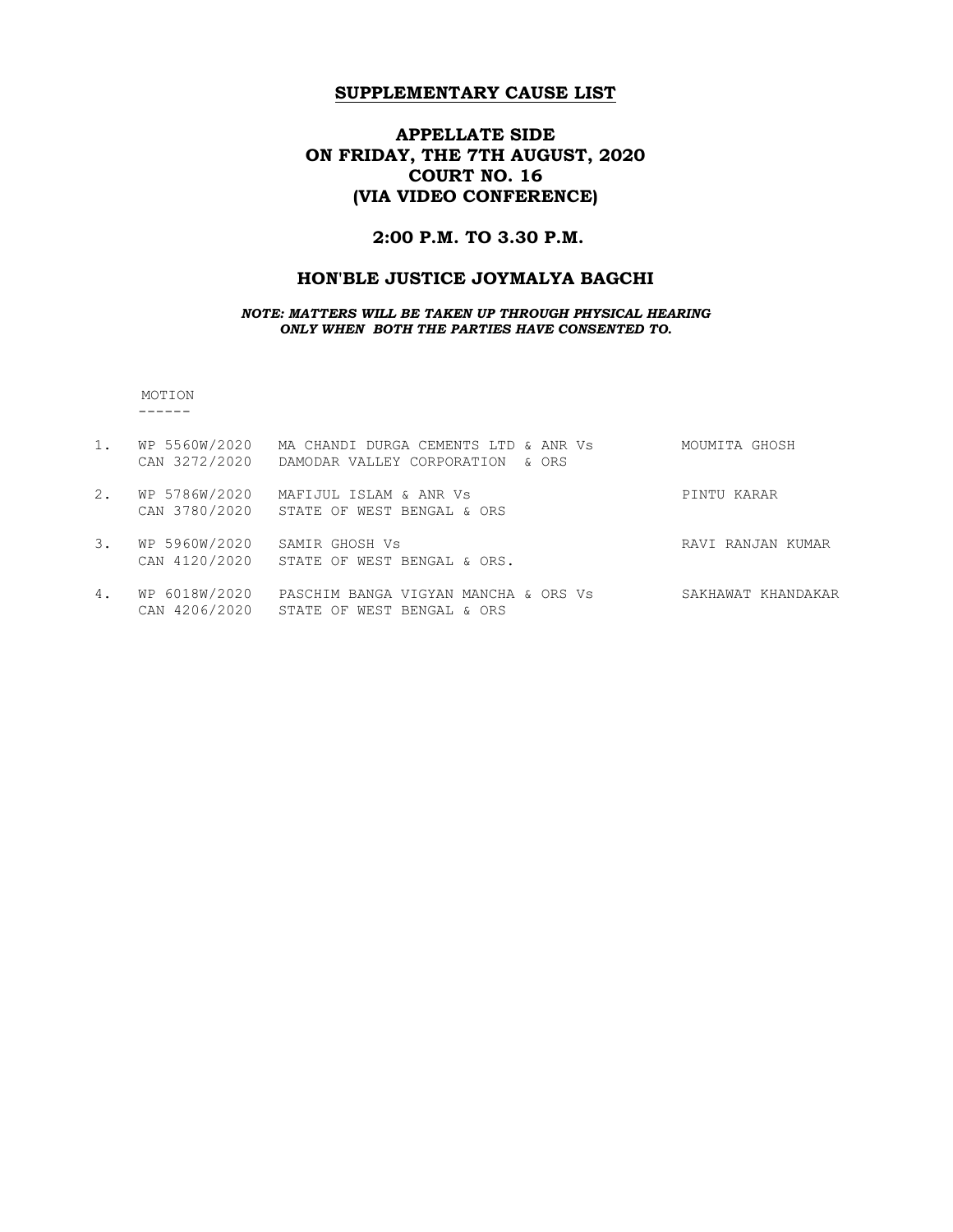# APPELLATE SIDE ON FRIDAY, THE 7TH AUGUST, 2020 COURT NO. 19 (VIA VIDEO CONFERENCE)

### 2:00 P.M. TO 3:30 P.M.

### HON'BLE JUSTICE MOUSHUMI BHATTACHARYA

NOTE: MATTERS WILL BE TAKEN UP THROUGH PHYSICAL HEARING ONLY WHEN BOTH THE PARTIES HAVE CONSENTED TO.

#### TO BE MENTIONED

---------------

- 1. WP 5875W/2020 MUKUL CHANDRA BARMAN Vs SYBIR SABUD CAN 3966/2020 UNION OF INDIA& ORS
- 2. WP 21986W/2018 H.M. & SEC. OF SHREE BALKRISHNA VITHALNATH VIDYALAYA & ANR Vs CAN 8771/2018 STATE OF WEST BENGAL & ORS ANINDYA BOSE CAN 8768/2018 (FILE IS IN CHAMBER)

 EXTENSION OF INTERIM ORDER --------------------------

3. WP 6178W/2020 DR DALLIYA ROY Vs SUROJIT DUTTA STATE OF WEST BENGAL & ORS

(ASSIGNED)

 MOTION ------

- 4. WP 5877W/2020 PINKI DAS Vs MALAY DHAR CAN 3972/2020 STATE OF WEST BENGAL& ORS 5. WP 5611W/2020 SANDIPTA GANGOPADHYAY Vs SHUVRO PROKASH LAHIRI CAN 3378/2020 INDIAN BANK & ORS. 6. WP 5631W/2020 DHITARASTRA DUTTA Vs PRONAY BASAK CAN 3451/2020 UNION OF INDIA & ORS
- 7. WP 9597W/2019 AKTARUL ISLAM KAYAL & ORS Vs RUCHIRA CHATTERJEE CAN 5957/2019 STATE OF WEST BENGAL & ORS CAN 1308/2020 WITH WP 11944W/2019 WP 20928W/2019 WP 20931W/2019 WP 5525W/2020 (FILE IS NOT HERE) WP 9180W/2019 (ASSIGNED)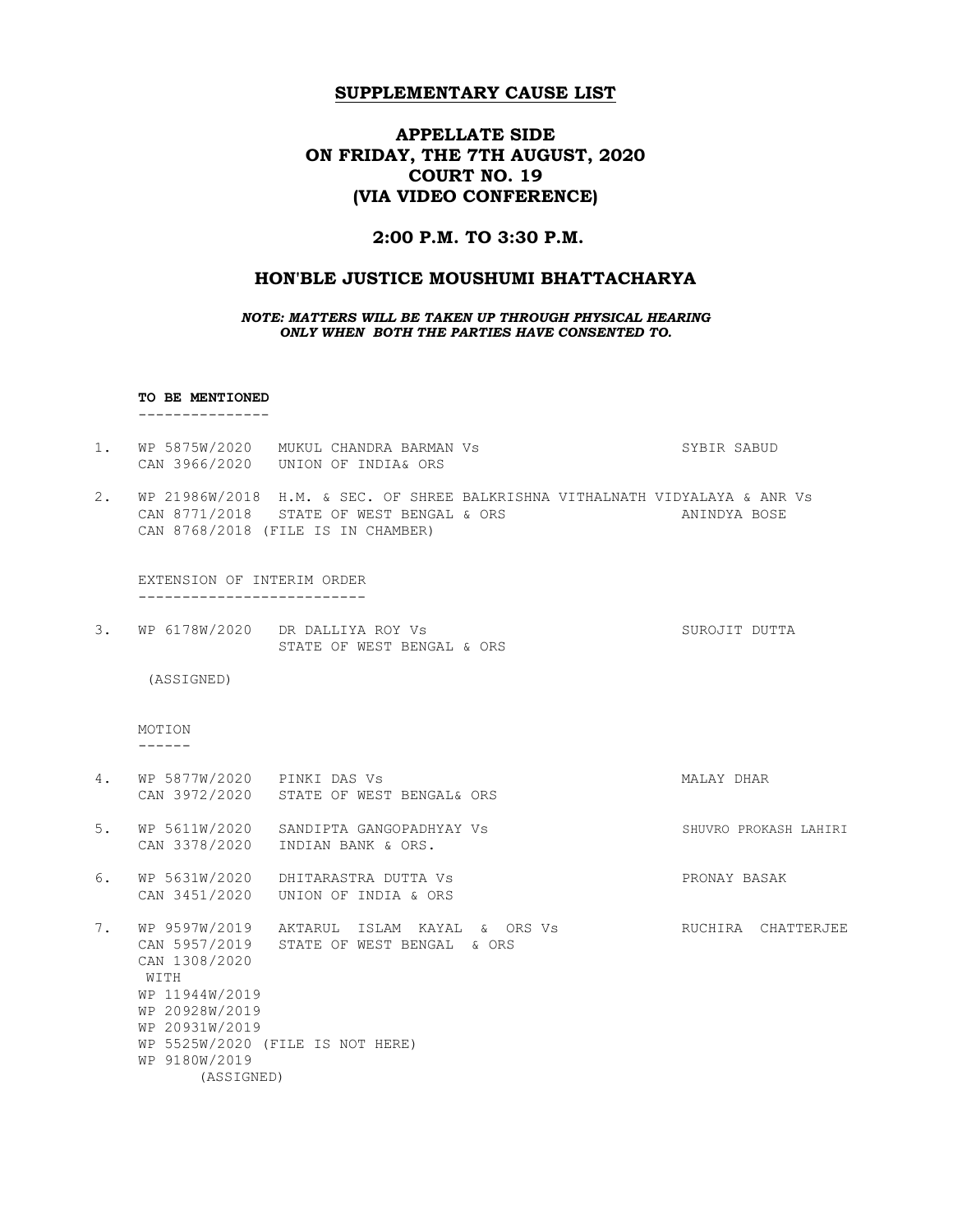# APPELLATE SIDE ON FRIDAY, THE 7TH AUGUST, 2020 COURT NO. 12 (VIA VIDEO CONFERENCE)

## 2:00 P.M. TO 3:30 P.M.

## HON'BLE JUSTICE ABHIJIT GANGOPADHYAY

### SUPPLEMENTARY LIST WILL BE TAKEN UP FIRST

NOTE: MATTERS WILL BE TAKEN UP THROUGH PHYSICAL HEARING ONLY WHEN BOTH THE PARTIES HAVE CONSENTED TO.

 MOTION ------

| $1$ . |                                | WP 5884W/2020 M/S KOD DEVELOPERS LLP & ANR Vs SAPTARSHI BHATTACHARJEE<br>CAN 3985/2020 W.B. HOUSING INFRASTRUCTURE DEV.CORPORATION & ORS |                      |
|-------|--------------------------------|------------------------------------------------------------------------------------------------------------------------------------------|----------------------|
| 2.    |                                | WP 5888W/2020 SOMNATH DAS Vs<br>CAN 4004/2020 STATE OF WEST BENGAL & ORS                                                                 | SALONI BHATTACHARJEE |
| 3.    | WP 5892W/2020                  | TAPAS SAMANTA Vs<br>CAN 4011/2020 STATE OF WEST BENGAL & ORS                                                                             | KESHAB CHANDRA DAS   |
| 4.    | WP 6016W/2020                  | SAMRT SPACE INFRASTRUCTURE PVT. LTD & ORS Vs MAGJAJIT MUKHERJEE<br>CAN 4204/2020 UNION OF INDIA& ORS                                     |                      |
|       | UNION OF INDIA & ORS           | 5. WP 6022W/2020 SMARTSPACE INFRASTRUCTURE PRIVATE LIMITED & ORS Vs                                                                      | MEGHAJIT MUKHERJEE   |
| 6.    |                                | WP 4048W/2020 BISWAMIT PATRA Vs<br>CESC LIMITED & ANR                                                                                    | INDRANIL HALDER      |
| 7.    | WP 3976W/2020 SUBIR SAHA Vs    | STATE OF WEST BENGAL & ORS                                                                                                               | ITI DUTTA            |
| 8.    |                                | WP 5932W/2020 ACCORD ADVERTISING PRIVATE LIMITED & ANR. Vs SAPTARSHI KUMAR MAL<br>STATE OF WEST BENGAL                                   |                      |
| 9.    | CAN 4473/2020                  | WP 6172W/2020 SHYAM LAL YADAV Vs<br>STATE OF WEST BENGAL & ORS                                                                           | ARPAN GUHA           |
| 10.   | WP 6174W/2020<br>CAN 4475/2020 | APURBA GHOSH<br>SMT APARNA DAS ( MAITY) Vs<br>UNION OF INDIA & ORS                                                                       |                      |
| 11.   | WP 6176W/2020<br>CAN 4478/2020 | RAJESH DAS Vs<br>STATE OF WEST BENGAL & ORS                                                                                              | SUDIP SAMADDER       |
| 12.   |                                | WP 6180W/2020 MINTU BARMAN & ORS Vs<br>CAN 4484/2020 STATE OF WEST BENGAL & ORS                                                          | ALI AHSAN ALAMGIR    |
|       |                                | 13. WP 6182W/2020 SUBRATA SARDAR & ORS Vs<br>CAN 4491/2020 STATE OF WEST BENGAL & ORS                                                    | SOBHAN MAJUMDAR      |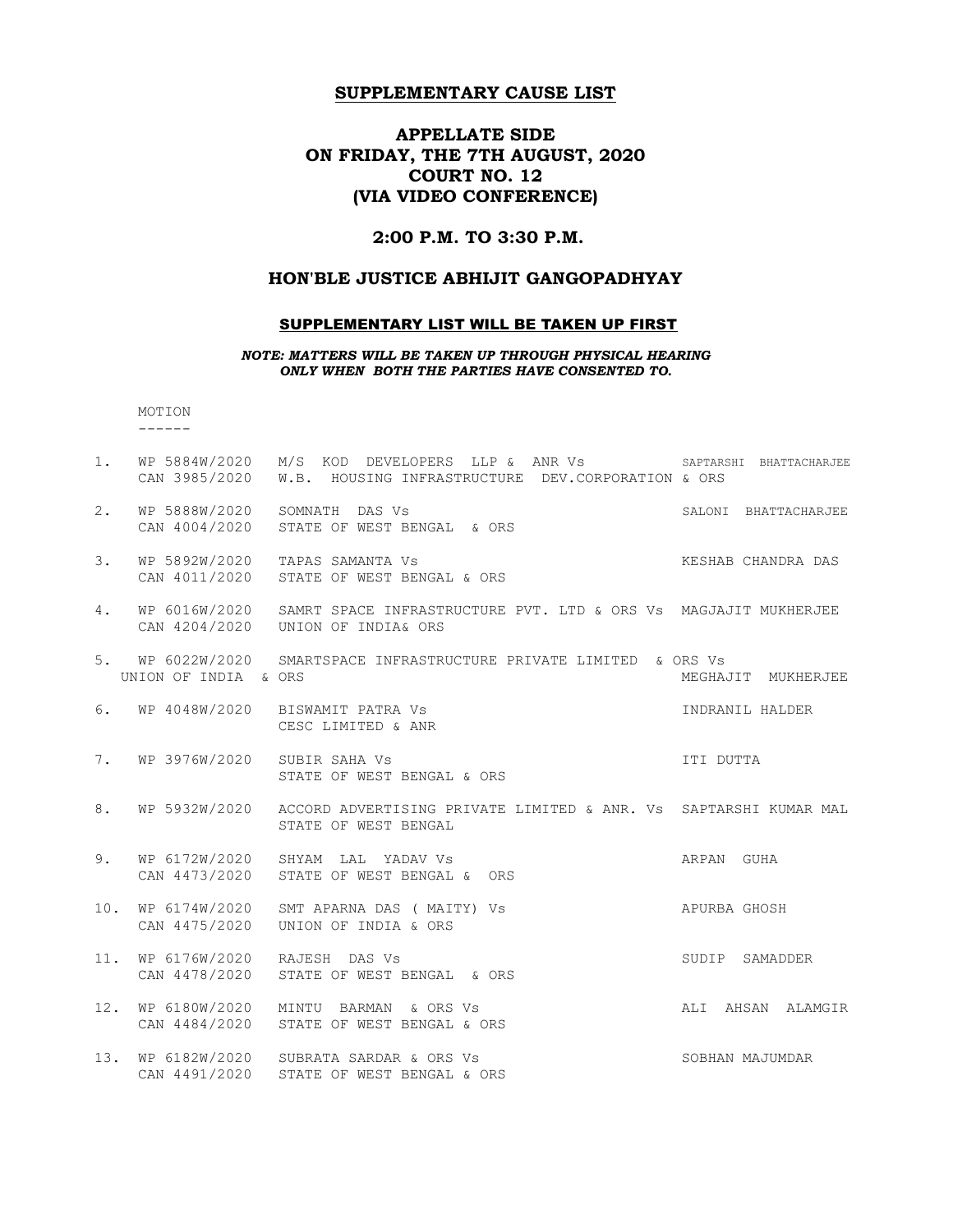- 14. WP 6184W/2020 BANFUL ENTERPRISE & CO.& ANR Vs MALABIKA ROY DEY CAN 4501/2020 STATE OF WEST BENGAL & ORS
- 15. WP 6186W/2020 KANAI LAL DAS Vs KAMAL KANTA KAR STATE OF WEST BENGAL & ORS

WITH CAN 4504/2020

- 16. WP 6188W/2020 SWAPAN KUMAR PRADHAN Vs KAMAL KANTA KAR CAN 4510/2020 STATE OF WEST BENGAL & ORS
- 17. WP 6190W/2020 KANAI LAL DAS Vs KAMAL KANTA KAR CAN 4512/2020 STATE OF WEST BENGAL & ORS
- 18. WP 6192W/2020 DIPAK NASKAR Vs AVIJIT CHAKRABORTY CAN 4513/2020 UNION OF INDIA & ORS
- 19. WP 6194W/2020 DILIP BHATTACHARJEE Vs KAMAL KANTA KAR CAN 4520/2020 STATE OF WEST BENGAL & ORS
- 20. WP 6196W/2020 SRI ISWAR JAGADISWAR & SRI ISWAR NAKULESWAR SHIB THAKUR& ANR Vs CAN 4525/2020 STATE OF WEST BENGAL & ORS THE MERICULE R.M. HOSSAIN
- 21. WP 6198W/2020 MD NURUL ISLAM Vs WELL AND YOUNUSH MONDAL CAN 4529/2020 STATE OF WEST BENGAL & ORS

 CIVIL REVISION --------------

- 22. CO 1144/2020 PINTU MODAK Vs MANAS KUMAR DAS CAN 3971/2020 HEMANTA PAUL
- 23. CO 1134/2020 HEMLATA DEVI Vs SUPARNA BISWAS CAN 3706/2020 M/S, DEORAM SARAN & CO & ORS
- 24. CO 1132/2020 HEMLATA RUNGTA Vs SANWAL TIBREWAL CAN 3670/2020 NANI GOPAL DAS
- 25. CO 1096/2020 SAROJ GOENKA & ORS Vs AMAL KUMAR SAHA MD. SHAHJAHAN & ORS WITH

CO 1097/2020

- 26. CO 1142/2020 SOMA PANDA Vs **AMITABHA GHOSH** CAN 3954/2020 PRADIP KUMAR PANDA
- 27. CO 1140/2020 M/.S SKYLARK CIVIL WORKS PVT LTD Vs IFTEKAR MUNSHI CAN 3863/2020 MD SIKENDER ALI & ORS

 NEW MOTION ----------

- 28. WP 6024W/2020 COASTAL SEAWAYS (ISLAND ) PVT LTD & ANR Vs GOPALA BINNU KUMAR CAN 4214/2020 ANDAMAN & NICOBAR STATE CO-OP BANK LTD & ANR
- 29. WP 6028W/2020 MS. MAMTA Vs GOPLAL BINDU KUMAR CAN 4226/2020 MEDICAL COUNCIL OF INDIA & ORS CAN 4238/2020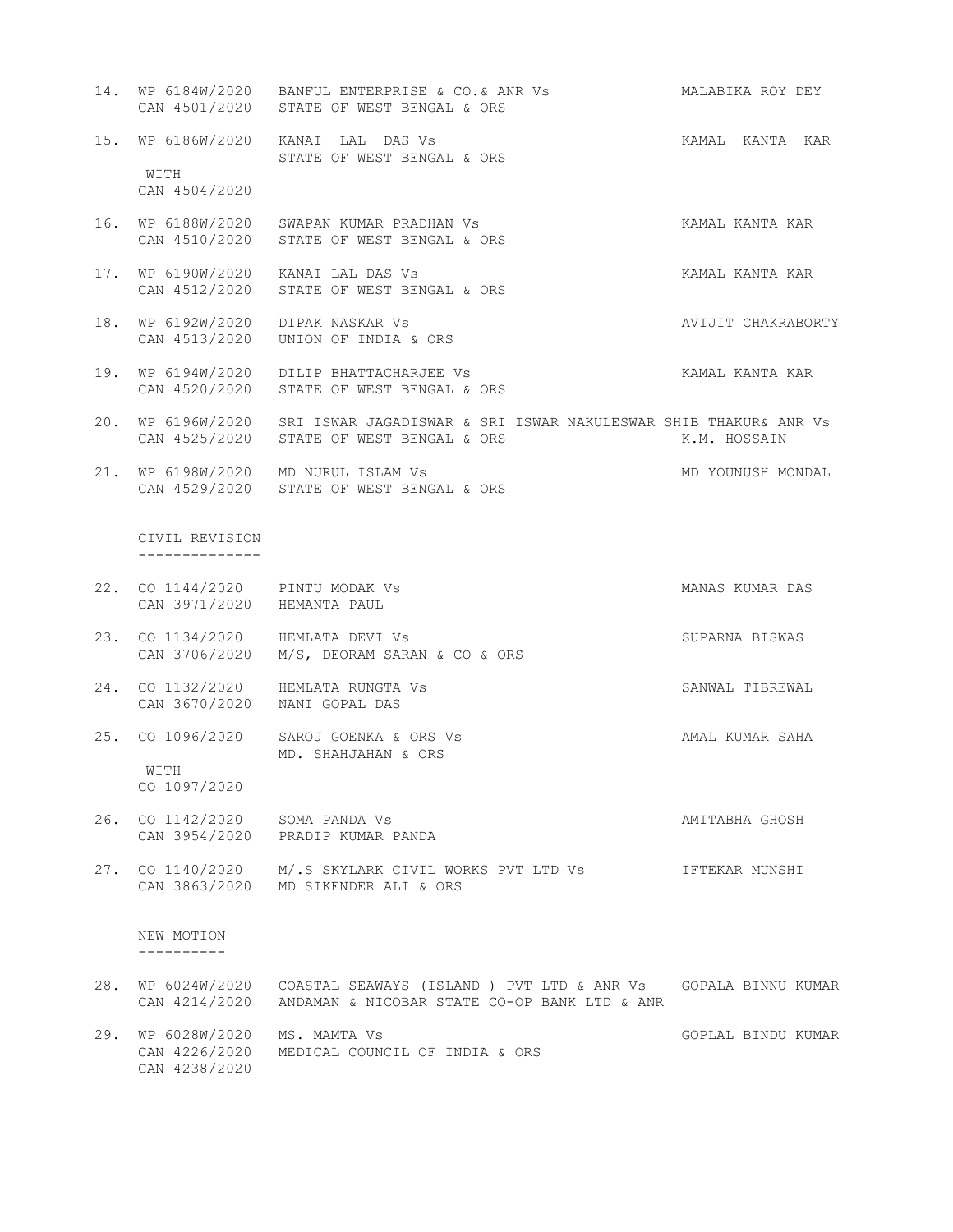CRIMINAL REVISION -----------------

- 30. CRR 1052/2020 KAUSIK MITRA Vs SANANDA GANGULI CRAN 2613/2020 IPSITA MITRA ROY
- 31. CRR 1064/2020 PRATIMA SAMANTA Vs DEEPAK PRAHLADKA CRAN 2934/2020 STATE OF WEST BENGAL
- 32. CRR 1084/2020 VIJAY KUJUR Vs V D SHIVA BALAN CRAN 3395/2020 STATE OF WEST BENGAL CRAN 3396/2020
- 33. CRR 1080/2020 MOFIJUL SK. & ANR Vs SOUMYA NAG CRAN 3335/2020 STATE OF WEST BENGAL & ANR
- 34. CRR 1078/2020 HAIDER ALI KHAN Vs SUBHAJIT DAS CRAN 3311/2020 STATE OF WEST BENGAL & ORS

 APPLICATION -----------

35. CRA 182/2020 GUMA GURUNG@GOMA KHAWAS Vs ANJAN CHOWDHURY CRAN 3394/2020 STATE OF WEST BENGAL WITH CRA 8/2020 CRAN 3394/2020